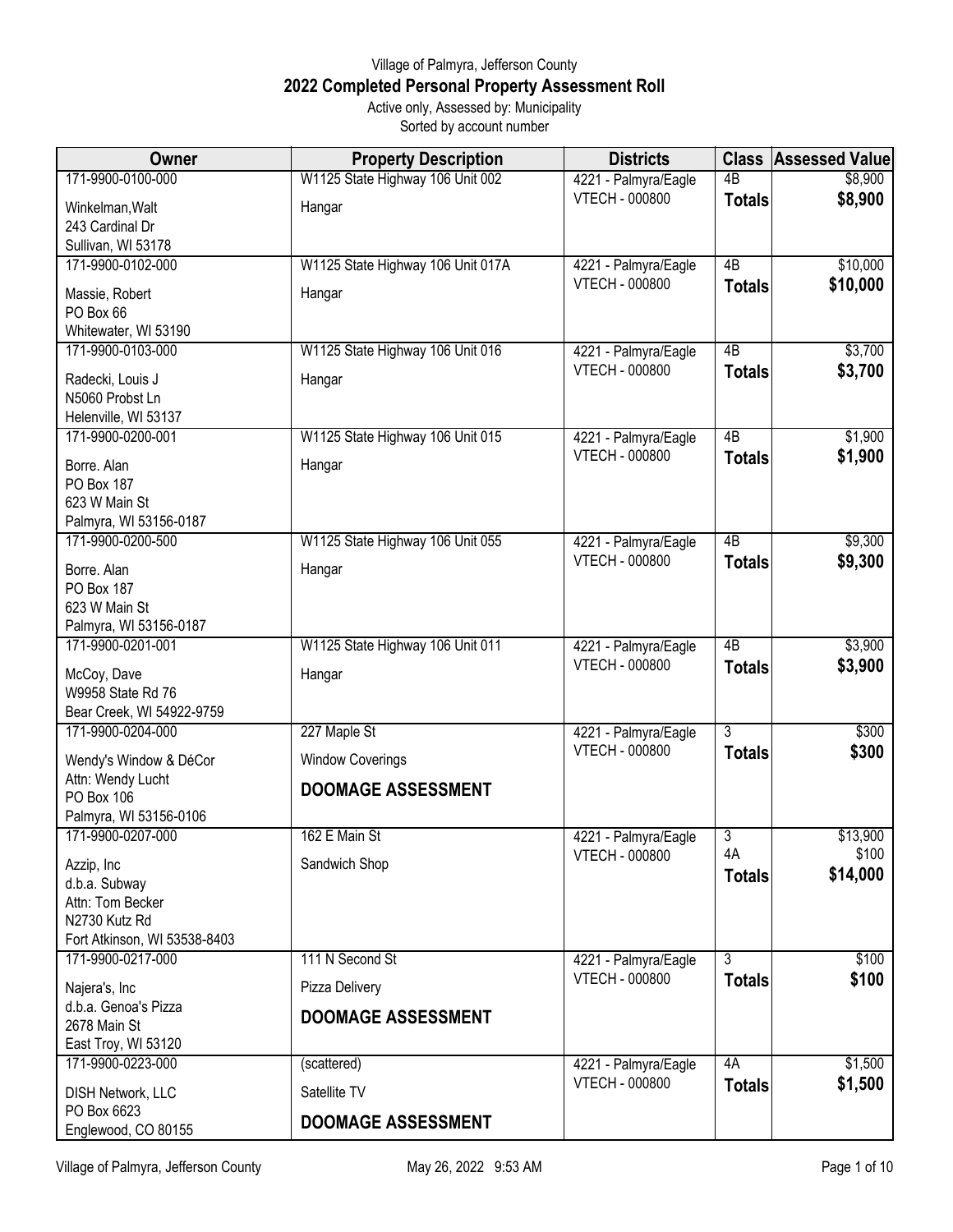| <b>Owner</b>                                            | <b>Property Description</b>      | <b>Districts</b>                       |                     | <b>Class Assessed Value</b> |
|---------------------------------------------------------|----------------------------------|----------------------------------------|---------------------|-----------------------------|
| 171-9900-0300-000                                       | W1125 State Highway 106 Unit 027 | 4221 - Palmyra/Eagle                   | $\overline{AB}$     | \$7,900                     |
| Linton, David                                           | Hangar                           | <b>VTECH - 000800</b>                  | <b>Totals</b>       | \$7,900                     |
| Linton, Sylvia                                          |                                  |                                        |                     |                             |
| 262 N Esterly Ave                                       |                                  |                                        |                     |                             |
| Whitewater, WI 53190<br>171-9900-0305-100               | 209 Taft St                      | 4221 - Palmyra/Eagle                   | $\overline{3}$      | \$200                       |
|                                                         |                                  | <b>VTECH - 000800</b>                  | <b>Totals</b>       | \$200                       |
| Taft Square of Palmyra, LLC<br>d.b.a. Taft Coin Laundry | Laundromat                       |                                        |                     |                             |
| W227 S6575 Isabella Ct                                  |                                  |                                        |                     |                             |
| Waukesha, WI 53189                                      |                                  |                                        |                     |                             |
| 171-9900-0305-800                                       |                                  | 4221 - Palmyra/Eagle                   | 3                   | \$1,800                     |
| Kertscher, Dave                                         | <b>Water Care</b>                | <b>VTECH - 000800</b>                  | 4A                  | \$1,500                     |
| d.b.a. Dalee Water                                      | <b>DOOMAGE ASSESSMENT</b>        |                                        | <b>Totals</b>       | \$3,300                     |
| Attn: Dave Kertscher                                    |                                  |                                        |                     |                             |
| PO Box 660<br>Whitewater, WI 53190                      |                                  |                                        |                     |                             |
| 171-9900-0600-000                                       | W1125 State Highway 106 Unit 024 | 4221 - Palmyra/Eagle                   | 4B                  | \$6,200                     |
|                                                         |                                  | <b>VTECH - 000800</b>                  | <b>Totals</b>       | \$6,200                     |
| Bargholtz, William<br>756 Airview Dr                    | Hangar                           |                                        |                     |                             |
| Palmyra, WI 53156                                       |                                  |                                        |                     |                             |
| 171-9900-0600-500                                       | 212 W Main St                    | 4221 - Palmyra/Eagle                   | 3                   | \$4,400                     |
| Family Chirop. Health Centre, LLC                       | Chiropractic Care                | <b>VTECH - 000800</b>                  | <b>Totals</b>       | \$4,400                     |
| Attn: Randall Leanna, D.C.                              |                                  |                                        |                     |                             |
| PO Box 250                                              |                                  |                                        |                     |                             |
| Palmyra, WI 53156-0250<br>171-9900-0800-000             | 102 E Main St                    | 4221 - Palmyra/Eagle                   | $\overline{3}$      | \$2,800                     |
|                                                         |                                  | <b>VTECH - 000800</b>                  | 4A                  | \$300                       |
| Palmyra Citgo/The Corner Cup<br>Attn: Hank Yee Corp     | C-Store                          |                                        | <b>Totals</b>       | \$3,100                     |
| <b>PO Box 208</b>                                       |                                  |                                        |                     |                             |
| Palmyra, WI 53156-0208                                  |                                  |                                        |                     |                             |
| 171-9900-0800-001                                       | W1125 State Highway 106 Unit 012 | 4221 - Palmyra/Eagle                   | $\overline{AB}$     | \$6,400                     |
| Flying Hawks Inc                                        | Hangar                           | VTECH - 000800                         | <b>Totals</b>       | \$6,400                     |
| PO Box 362                                              |                                  |                                        |                     |                             |
| Palmyra, WI 53156-0362                                  |                                  |                                        |                     |                             |
| 171-9900-0805-000                                       | W1125 State Highway 106 Unit 026 | 4221 - Palmyra/Eagle<br>VTECH - 000800 | 4B<br><b>Totals</b> | \$9,100<br>\$9,100          |
| Millard, Roger                                          | Hangar                           |                                        |                     |                             |
| N8864 Parker Rd<br>Whitewater, WI 53190-3840            |                                  |                                        |                     |                             |
| 171-9900-0807-000                                       | W1125 State Highway 106 Unit 049 | 4221 - Palmyra/Eagle                   | 4B                  | \$11,600                    |
|                                                         |                                  | <b>VTECH - 000800</b>                  | <b>Totals</b>       | \$11,600                    |
| Gygax, David<br>S239 S4750 Merlin Ln                    | Hangar                           |                                        |                     |                             |
| Waukesha, WI 53189                                      |                                  |                                        |                     |                             |
| 171-9900-0900-000                                       | W1125 State Highway 106 Unit 013 | 4221 - Palmyra/Eagle                   | 4B                  | \$7,900                     |
| Flying Hawks Inc                                        | Hangar                           | <b>VTECH - 000800</b>                  | <b>Totals</b>       | \$7,900                     |
| PO Box 362                                              |                                  |                                        |                     |                             |
| Palmyra, WI 53156-0362                                  |                                  |                                        |                     |                             |
| 171-9900-1001-000                                       | W1125 State Highway 106 Unit 042 | 4221 - Palmyra/Eagle                   | $\overline{AB}$     | \$7,900                     |
| Schram, Ted                                             | Hangar                           | <b>VTECH - 000800</b>                  | <b>Totals</b>       | \$7,900                     |
| W334 S8085 Tolbert Ln                                   |                                  |                                        |                     |                             |
| Mukwonago, WI 53149                                     |                                  |                                        |                     |                             |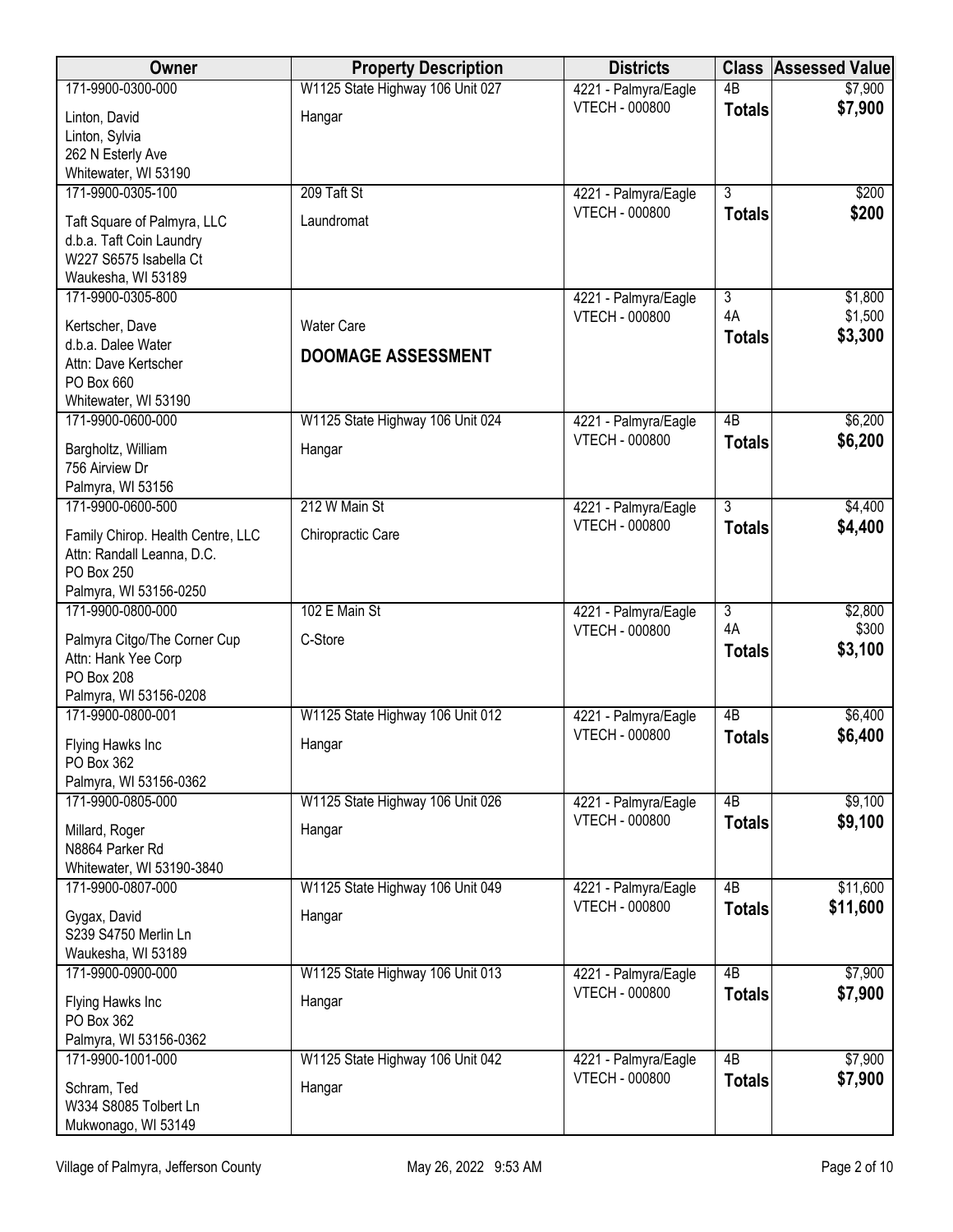| Owner                                   | <b>Property Description</b>      | <b>Districts</b>      | <b>Class</b>    | <b>Assessed Value</b> |
|-----------------------------------------|----------------------------------|-----------------------|-----------------|-----------------------|
| 171-9900-1001-500                       | W1125 State Highway 106 Unit 043 | 4221 - Palmyra/Eagle  | $\overline{AB}$ | \$12,400              |
| Kleewein, Daniel A                      | Hangar                           | VTECH - 000800        | <b>Totals</b>   | \$12,400              |
| W283 N2189 Beach Rd                     |                                  |                       |                 |                       |
| Pewaukee, WI 53072                      |                                  |                       |                 |                       |
| 171-9900-1002-000                       | W1125 State Highway 106 Unit 045 | 4221 - Palmyra/Eagle  | $\overline{AB}$ | \$6,500               |
| Kleewein, Daniel A                      | Hangar                           | <b>VTECH - 000800</b> | <b>Totals</b>   | \$6,500               |
| W283 N2189 Beach Rd                     |                                  |                       |                 |                       |
| Pewaukee, WI 53072                      |                                  |                       |                 |                       |
| 171-9900-1100-000                       | W1125 State Highway 106 Unit 009 | 4221 - Palmyra/Eagle  | 4B              | \$4,100               |
| Lange, Danny                            | Hangar                           | <b>VTECH - 000800</b> | <b>Totals</b>   | \$4,100               |
| N463 County Rd N                        |                                  |                       |                 |                       |
| Whitewater, WI 53190                    |                                  |                       |                 |                       |
| 171-9900-1200-000                       | W1125 State Highway 106 Unit 028 | 4221 - Palmyra/Eagle  | 4B              | \$6,200               |
| Gies, Paul E Jr                         | Hangar                           | <b>VTECH - 000800</b> | <b>Totals</b>   | \$6,200               |
| Gies, Susan                             |                                  |                       |                 |                       |
| 8133 Aberdeen Ct                        |                                  |                       |                 |                       |
| Wauwatosa, WI 53213-1609                |                                  |                       |                 |                       |
| 171-9900-1200-800                       | W1125 State Highway 106 Unit 060 | 4221 - Palmyra/Eagle  | $\overline{AB}$ | \$12,400              |
| Koblenzer, Matt                         | Hangar                           | <b>VTECH - 000800</b> | <b>Totals</b>   | \$12,400              |
| PO Box 370856                           |                                  |                       |                 |                       |
| Key Largo, FL 33037                     |                                  |                       |                 |                       |
| 171-9900-1300-001                       | W1125 State Highway 106 Unit 048 | 4221 - Palmyra/Eagle  | $\overline{AB}$ | \$6,500               |
|                                         |                                  | <b>VTECH - 000800</b> | <b>Totals</b>   | \$6,500               |
| Lange, Daniel<br>N463 County Rd N       | Hangar                           |                       |                 |                       |
| Whitewater, WI 53190                    |                                  |                       |                 |                       |
| 171-9900-1300-500                       | W1125 State Highway 106 Unit 057 | 4221 - Palmyra/Eagle  | $\overline{AB}$ | \$7,500               |
|                                         |                                  | VTECH - 000800        | <b>Totals</b>   | \$7,500               |
| Kullberg, Charles W                     | Hangar                           |                       |                 |                       |
| Kullberg, Cheryl L<br>15 S Wisconsin St |                                  |                       |                 |                       |
| Elkhorn, WI 53121                       |                                  |                       |                 |                       |
| 171-9900-1301-000                       | W1125 State Highway 106 Unit 008 | 4221 - Palmyra/Eagle  | $\overline{AB}$ | \$3,700               |
|                                         |                                  | <b>VTECH - 000800</b> | <b>Totals</b>   | \$3,700               |
| Broten, Mark<br>4036 Bourdeaux Dr       | Hangar                           |                       |                 |                       |
| Janesville, WI 56546-1782               |                                  |                       |                 |                       |
| 171-9900-1400-000                       | 212 S Third St                   | 4221 - Palmyra/Eagle  | $\overline{3}$  | \$700                 |
|                                         |                                  | <b>VTECH - 000800</b> | 4A              | \$100                 |
| Growmark, Inc                           | Retail - Farming                 |                       | <b>Totals</b>   | \$800                 |
| d.b.a. Insight FS<br>222 E Puerner St   |                                  |                       |                 |                       |
| Jefferson, WI 53549-0359                |                                  |                       |                 |                       |
| 171-9900-1401-000                       | 117 Taft St                      | 4221 - Palmyra/Eagle  | $\overline{3}$  | \$23,800              |
|                                         |                                  | <b>VTECH - 000800</b> | 4A              | \$300                 |
| Jim & Judy's Foods                      | Grocery                          |                       | <b>Totals</b>   | \$24,100              |
| 117 W Taft St<br>Palmyra, WI 53156      |                                  |                       |                 |                       |
| 171-9900-1500-000                       | W1125 State Highway 106 Unit 017 | 4221 - Palmyra/Eagle  | $\overline{AB}$ | \$6,000               |
|                                         |                                  | <b>VTECH - 000800</b> | <b>Totals</b>   | \$6,000               |
| Lotzer, Mike                            | Hangar                           |                       |                 |                       |
| S48 W33276 Onisch Dr                    |                                  |                       |                 |                       |
| Dousman, WI 53118                       |                                  |                       |                 |                       |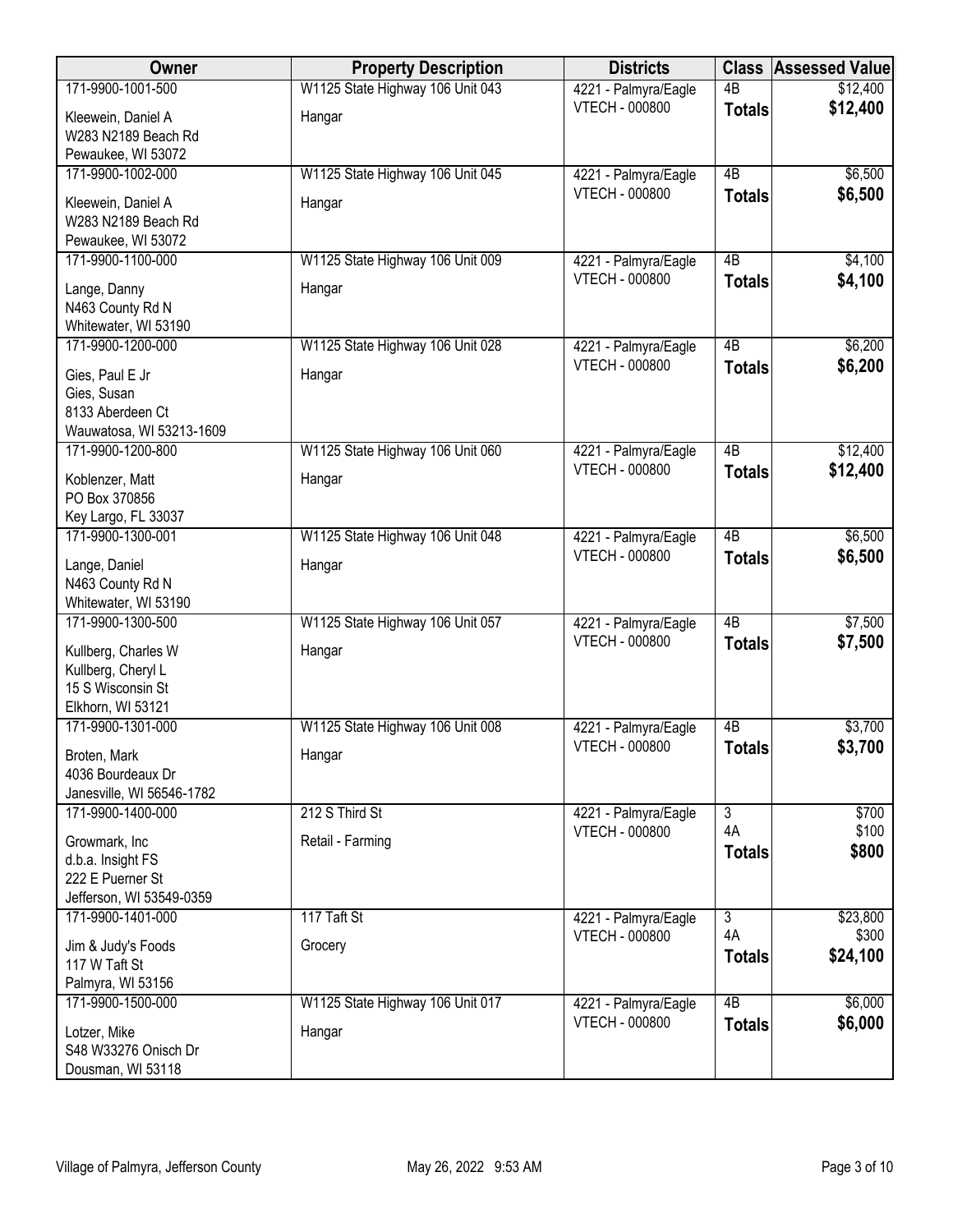| Owner                                        | <b>Property Description</b>      | <b>Districts</b>                              | <b>Class</b>    | <b>Assessed Value</b> |
|----------------------------------------------|----------------------------------|-----------------------------------------------|-----------------|-----------------------|
| 171-9900-1707-000                            | 110 W Main St                    | 4221 - Palmyra/Eagle                          | 3               | \$0                   |
| Kempo-Goju Karate                            | <b>Martial Arts</b>              | VTECH - 000800                                | 4A              | \$100                 |
| Attn: Charles A Warren, Sr                   |                                  |                                               | <b>Totals</b>   | \$100                 |
| PO Box 398                                   |                                  |                                               |                 |                       |
| Palmyra, WI 53156-0398                       |                                  |                                               |                 |                       |
| 171-9900-1900-001                            | W1125 State Highway 106 Unit 064 | 4221 - Palmyra/Eagle                          | $\overline{AB}$ | \$8,600               |
| 88 Charles Inc                               | Hangar                           | <b>VTECH - 000800</b>                         | <b>Totals</b>   | \$8,600               |
| <b>PO Box 186</b>                            |                                  |                                               |                 |                       |
| Palmyra, WI 53156                            |                                  |                                               |                 |                       |
| 171-9900-2000-001                            | W1125 State Highway 106 Unit 004 | 4221 - Palmyra/Eagle<br><b>VTECH - 000800</b> | 4B              | \$3,100               |
| Martin, Richard                              | Hangar                           |                                               | <b>Totals</b>   | \$3,100               |
| Martin, Sharon                               |                                  |                                               |                 |                       |
| 607 Plane View Dr                            |                                  |                                               |                 |                       |
| Palmyra, WI 53156<br>171-9900-2100-001       | W1125 State Highway 106 Unit 047 | 4221 - Palmyra/Eagle                          | 4B              | \$12,400              |
|                                              |                                  | <b>VTECH - 000800</b>                         | <b>Totals</b>   | \$12,400              |
| Corso, Tom                                   | Hangar                           |                                               |                 |                       |
| 7301 W Tripoli Ave #4<br>Milwaukee, WI 53220 |                                  |                                               |                 |                       |
| 171-9900-2105-000                            | W1125 State Highway 106 Unit 050 | 4221 - Palmyra/Eagle                          | $\overline{AB}$ | \$12,400              |
|                                              |                                  | <b>VTECH - 000800</b>                         | <b>Totals</b>   | \$12,400              |
| Massie, Robert                               | Hangar                           |                                               |                 |                       |
| PO Box 66<br>Whitewater, WI 53190            |                                  |                                               |                 |                       |
| 171-9900-2150-500                            | W1125 State Highway 106 Unit 059 | 4221 - Palmyra/Eagle                          | $\overline{AB}$ | \$11,000              |
|                                              |                                  | VTECH - 000800                                | <b>Totals</b>   | \$11,000              |
| Massman, Scott<br>Massman, Tammy             | Hangar                           |                                               |                 |                       |
| 3563 N Sterling Cir                          |                                  |                                               |                 |                       |
| East Troy, WI 53120                          |                                  |                                               |                 |                       |
| 171-9900-2200-001                            | W1125 State Highway 106 Unit 020 | 4221 - Palmyra/Eagle                          | 4B              | \$3,800               |
| Novak, Daniel F                              | Hangar                           | <b>VTECH - 000800</b>                         | <b>Totals</b>   | \$3,800               |
| Novak, Gwynn D                               |                                  |                                               |                 |                       |
| W660 Rome Oak Hill Rd                        |                                  |                                               |                 |                       |
| Palmyra, WI 53156                            |                                  |                                               |                 |                       |
| 171-9900-2200-300                            | W1125 State Highway 106 Unit 044 | 4221 - Palmyra/Eagle                          | 4B              | \$12,400              |
| 88 Charles Inc                               | Hangar                           | <b>VTECH - 000800</b>                         | <b>Totals</b>   | \$12,400              |
| PO Box 186                                   |                                  |                                               |                 |                       |
| Palmyra, WI 53156                            |                                  |                                               |                 |                       |
| 171-9900-2200-500                            | W1125 State Highway 106 Unit 056 | 4221 - Palmyra/Eagle                          | 4B              | \$11,000              |
| McCoy, Dave                                  | Hangar                           | <b>VTECH - 000800</b>                         | <b>Totals</b>   | \$11,000              |
| W9958 State Rd 76                            |                                  |                                               |                 |                       |
| Bear Creek, WI 54922-9759                    |                                  |                                               |                 |                       |
| 171-9900-2200-700                            | W1125 State Highway 106 Unit 054 | 4221 - Palmyra/Eagle                          | 4B              | \$13,800              |
| Nelson, Alan                                 | Hangar                           | <b>VTECH - 000800</b>                         | <b>Totals</b>   | \$13,800              |
| W5915 Mariner Hills Ct                       |                                  |                                               |                 |                       |
| Elkhorn, WI 53121                            |                                  |                                               |                 |                       |
| 171-9900-2201-000                            | W1125 State Highway 106 Unit 046 | 4221 - Palmyra/Eagle<br><b>VTECH - 000800</b> | $\overline{AB}$ | \$8,900<br>\$8,900    |
| Massie, Robert                               | Hangar                           |                                               | <b>Totals</b>   |                       |
| PO Box 66                                    |                                  |                                               |                 |                       |
| Whitewater, WI 53190-0066                    |                                  |                                               |                 |                       |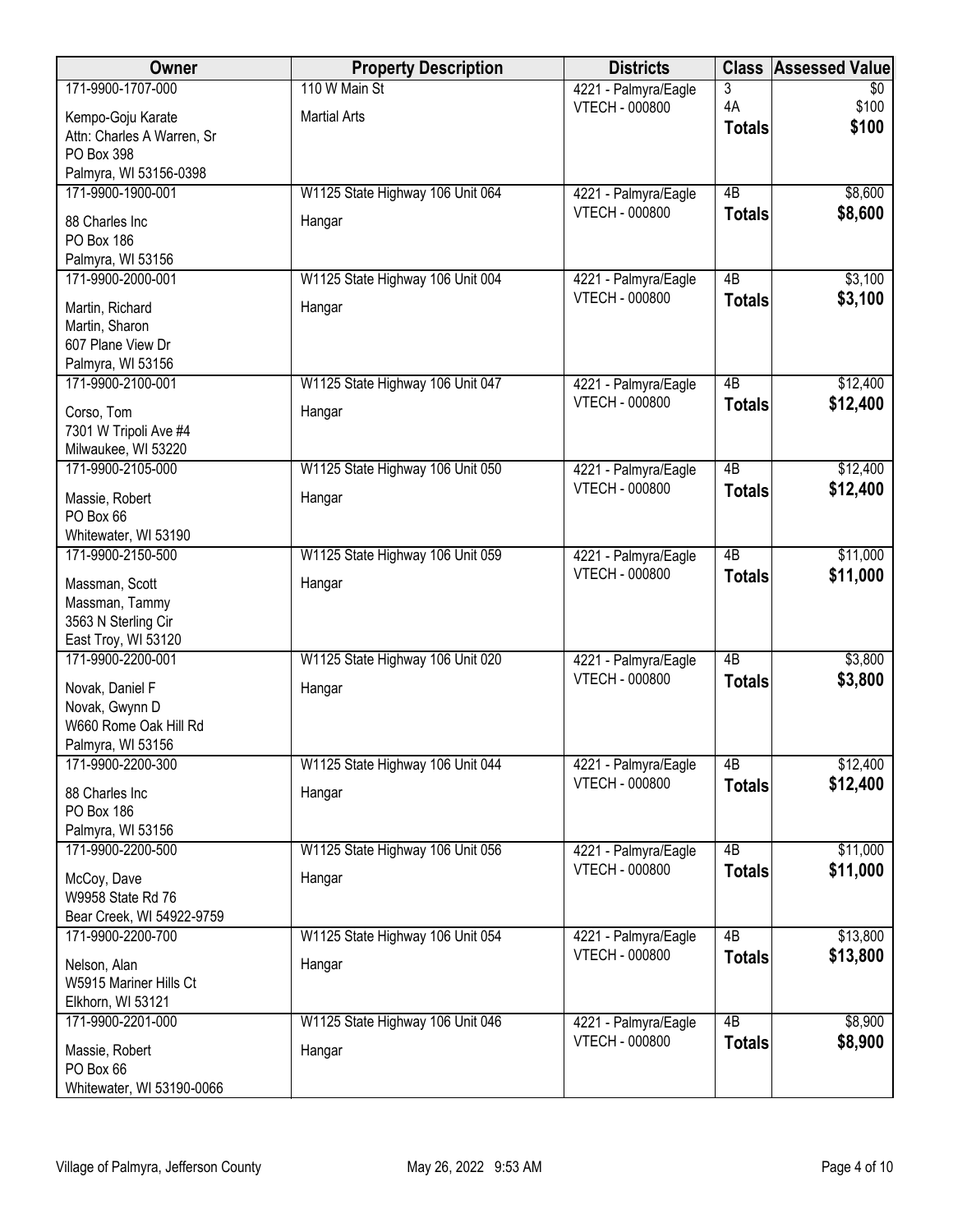| Owner                        | <b>Property Description</b>       | <b>Districts</b>                              | <b>Class</b>    | <b>Assessed Value</b> |
|------------------------------|-----------------------------------|-----------------------------------------------|-----------------|-----------------------|
| 171-9900-2202-500            | W1125 State Highway 106 Unit 001  | 4221 - Palmyra/Eagle                          | $\overline{AB}$ | \$38,700              |
| Palmyra Flying Club          | Hangar                            | VTECH - 000800                                | <b>Totals</b>   | \$38,700              |
| Attn: Tax Dept               |                                   |                                               |                 |                       |
| PO Box 367                   |                                   |                                               |                 |                       |
| Palmyra, WI 53156-0367       |                                   |                                               |                 |                       |
| 171-9900-2400-000            | W1125 State Highway 106 Unit 010  | 4221 - Palmyra/Eagle                          | 4B              | \$4,700               |
| Gross, Susan                 | Hangar                            | <b>VTECH - 000800</b>                         | <b>Totals</b>   | \$4,700               |
| Gross, Paul                  |                                   |                                               |                 |                       |
| 517 Storle Ave               |                                   |                                               |                 |                       |
| Burlington, WI 53105         |                                   |                                               |                 |                       |
| 171-9900-2401-000            | W1125 State Highway 106 Unit 023  | 4221 - Palmyra/Eagle                          | 4B              | \$5,900               |
| Thorpe, Gerald K             | Hangar                            | <b>VTECH - 000800</b>                         | <b>Totals</b>   | \$5,900               |
| Thorpe, Sandra K             |                                   |                                               |                 |                       |
| N4846 Meadow Ln              |                                   |                                               |                 |                       |
| Sullivan, WI 53178           |                                   |                                               |                 |                       |
| 171-9900-2500-500            | W1125 State Highway 106 Unit 023A | 4221 - Palmyra/Eagle                          | 4B              | \$12,400              |
| Reiff, Robert                | Hangar                            | <b>VTECH - 000800</b>                         | <b>Totals</b>   | \$12,400              |
| PO Box 5                     |                                   |                                               |                 |                       |
| Fort Atkinson, WI 53538-0005 |                                   |                                               |                 |                       |
| 171-9900-2500-600            | W1125 State Highway 106 Unit 061  | 4221 - Palmyra/Eagle                          | $\overline{AB}$ | \$12,400              |
| Reiff, Robert                | Hangar                            | <b>VTECH - 000800</b>                         | <b>Totals</b>   | \$12,400              |
| PO Box 5                     |                                   |                                               |                 |                       |
| Fort Atkinson, WI 53538-0005 |                                   |                                               |                 |                       |
| 171-9900-2600-500            | W1125 State Highway 106 Unit 049A | 4221 - Palmyra/Eagle                          | $\overline{AB}$ | \$11,000              |
| Sorge, Steve                 | Hangar                            | <b>VTECH - 000800</b>                         | <b>Totals</b>   | \$11,000              |
| S105 W37350 Estate Dr        |                                   |                                               |                 |                       |
| Eagle, WI 53119              |                                   |                                               |                 |                       |
| 171-9900-2600-800            | W1125 State Highway 106 Unit 058  | 4221 - Palmyra/Eagle                          | $\overline{AB}$ | \$12,400              |
| Williams, Chad AGW1, LLC     | Hangar                            | <b>VTECH - 000800</b>                         | <b>Totals</b>   | \$12,400              |
| 516 N Lincoln St             |                                   |                                               |                 |                       |
| Elkhorn, WI 53121-1107       |                                   |                                               |                 |                       |
| 171-9900-2700-500            | 227 S Third St                    | 4221 - Palmyra/Eagle                          | 3               | \$4,700               |
| Nestler Enterprises, Inc.    | Restaurant                        | <b>VTECH - 000800</b>                         | <b>Totals</b>   | \$4,700               |
| d.b.a. Nite Cap Inn          |                                   |                                               |                 |                       |
| Attn: Frances Nestler        | <b>DOOMAGE ASSESSMENT</b>         |                                               |                 |                       |
| PO Box 366                   |                                   |                                               |                 |                       |
| 227 S Third St               |                                   |                                               |                 |                       |
| Palmyra, WI 53156-0366       |                                   |                                               |                 |                       |
| 171-9900-2701-000            | W1125 State Highway 106 Unit 003  | 4221 - Palmyra/Eagle                          | 4 <sub>B</sub>  | \$15,200              |
| Tomomitsu, Calvin            | Hangar                            | <b>VTECH - 000800</b>                         | <b>Totals</b>   | \$15,200              |
| Tomomitsu, Tammy             |                                   |                                               |                 |                       |
| N8548 Duffin Rd              |                                   |                                               |                 |                       |
| Whitewater, WI 53190         |                                   |                                               |                 |                       |
| 171-9900-2900-000            | W1125 State Highway 106 Unit 021  | 4221 - Palmyra/Eagle<br><b>VTECH - 000800</b> | 4B              | \$7,800               |
| Thomas Wottreng              |                                   |                                               | <b>Totals</b>   | \$7,800               |
| 510 W Geneva St              |                                   |                                               |                 |                       |
| Elkhorn, WI 53121            |                                   |                                               |                 |                       |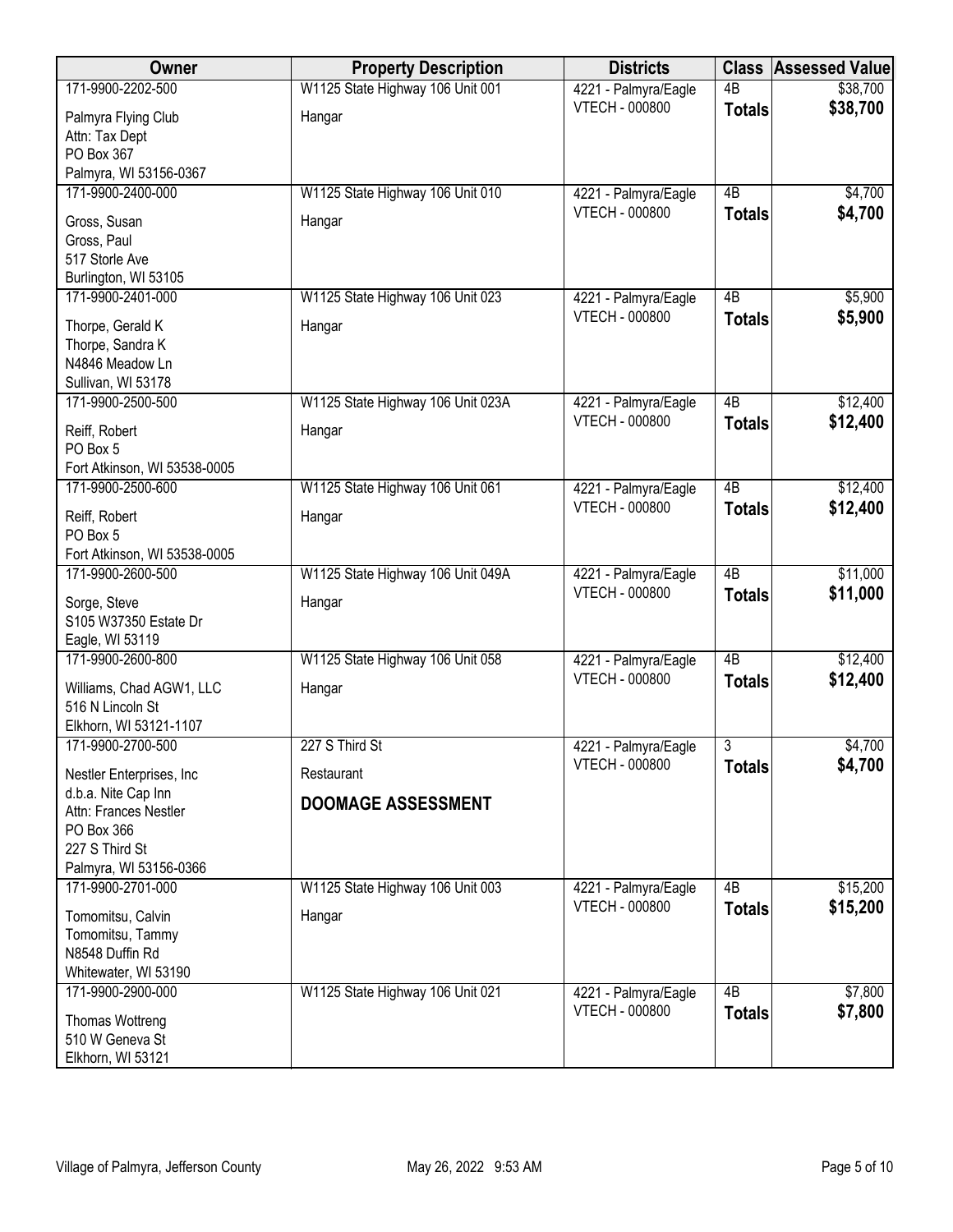| Owner                       | <b>Property Description</b>      | <b>Districts</b>      | <b>Class</b>    | <b>Assessed Value</b> |
|-----------------------------|----------------------------------|-----------------------|-----------------|-----------------------|
| 171-9900-3000-000           | W1125 State Highway 106 Unit 025 | 4221 - Palmyra/Eagle  | $\overline{AB}$ | \$4,000               |
| <b>Tom Cordell</b>          |                                  | <b>VTECH - 000800</b> | <b>Totals</b>   | \$4,000               |
| N7063 County Rd ES          |                                  |                       |                 |                       |
| Elkhorn, WI 53121           |                                  |                       |                 |                       |
| 171-9900-3005-000           | W1125 State Highway 106 Unit 018 | 4221 - Palmyra/Eagle  | $\overline{AB}$ | \$8,900               |
| Myers, Jay & Laura          | Hangar                           | <b>VTECH - 000800</b> | <b>Totals</b>   | \$8,900               |
| W7977 Territoriat Rd        |                                  |                       |                 |                       |
| Delanan, WI 53115           |                                  |                       |                 |                       |
| 171-9900-3100-000           | W1125 State Highway 106 Unit 022 | 4221 - Palmyra/Eagle  | 4B              | \$7,500               |
| Zewiske, Joseph P           | Hangar                           | <b>VTECH - 000800</b> | <b>Totals</b>   | \$7,500               |
| Zewiske, Nancy J            |                                  |                       |                 |                       |
| W345 S10675 S Shore Dr      |                                  |                       |                 |                       |
| Mukwonago, WI 53149         |                                  |                       |                 |                       |
| 171-9900-3200-000           | 409 Wilson St                    | 4221 - Palmyra/Eagle  | $\overline{3}$  | \$900                 |
| A. J. Anich Lumber Co., Inc | Lumber Co                        | <b>VTECH - 000800</b> | 4A              | \$200                 |
| PO Box 160                  |                                  |                       | <b>Totals</b>   | \$1,100               |
| Palmyra, WI 53156           |                                  |                       |                 |                       |
| 171-9900-3400-200           | 229 W Main St                    | 4221 - Palmyra/Eagle  | $\overline{3}$  | \$7,900               |
| Palmyra Tru Value           | Hardware                         | <b>VTECH - 000800</b> | <b>Totals</b>   | \$7,900               |
| Attn: Chris Urbaniak        |                                  |                       |                 |                       |
| PO Box I                    |                                  |                       |                 |                       |
| Palmyra, WI 53156           |                                  |                       |                 |                       |
| 171-9900-4100-001           | W1125 State Highway 106 Unit 051 | 4221 - Palmyra/Eagle  | 4B              | \$13,400              |
| Massie, Robert              | Hangar                           | <b>VTECH - 000800</b> | <b>Totals</b>   | \$13,400              |
| PO Box 66                   |                                  |                       |                 |                       |
| Whitewater, WI 53190        |                                  |                       |                 |                       |
| 171-9900-4200-001           | W1125 State Highway 106 Unit 052 | 4221 - Palmyra/Eagle  | $\overline{AB}$ | \$13,400              |
| Massie, Robert              | Hangar                           | <b>VTECH - 000800</b> | <b>Totals</b>   | \$13,400              |
| PO Box 66                   |                                  |                       |                 |                       |
| Whitewater, WI 53190        |                                  |                       |                 |                       |
| 171-9900-4300-000           | W1125 State Highway 106 Unit 053 | 4221 - Palmyra/Eagle  | 4B              | \$13,900              |
| Barrett, Jo Beth            | Hangar                           | <b>VTECH - 000800</b> | <b>Totals</b>   | \$13,900              |
| W5761 Green Lake Dr         |                                  |                       |                 |                       |
| Elkhorn, WI 53121-2508      |                                  |                       |                 |                       |
| 171-9900-5801-000           | W1125 State Highway 106 Unit 014 | 4221 - Palmyra/Eagle  | 4B              | \$7,900               |
| Zerull, Robert              | Hangar                           | <b>VTECH - 000800</b> | <b>Totals</b>   | \$7,900               |
| Zerull, Gwenn               |                                  |                       |                 |                       |
| 501 Heather Glen Ct         |                                  |                       |                 |                       |
| Waukesha, WI 53188          |                                  |                       |                 |                       |
| 171-9900-5802-500           | W1125 State Highway 106 Unit 006 | 4221 - Palmyra/Eagle  | 4B              | \$12,400              |
| Martin, Richard             | Hangar                           | <b>VTECH - 000800</b> | <b>Totals</b>   | \$12,400              |
| Martin, Sharon              |                                  |                       |                 |                       |
| 607 Plane View Dr           |                                  |                       |                 |                       |
| Palmyra, WI 53156           |                                  |                       |                 |                       |
| 171-9900-5805-000           | W1125 State Highway 106 Unit 005 | 4221 - Palmyra/Eagle  | $\overline{AB}$ | \$1,500               |
| 88 Charlies Inc             | Hangar                           | <b>VTECH - 000800</b> | <b>Totals</b>   | \$1,500               |
| PO Box 186                  |                                  |                       |                 |                       |
| Palmyra, WI 53156           |                                  |                       |                 |                       |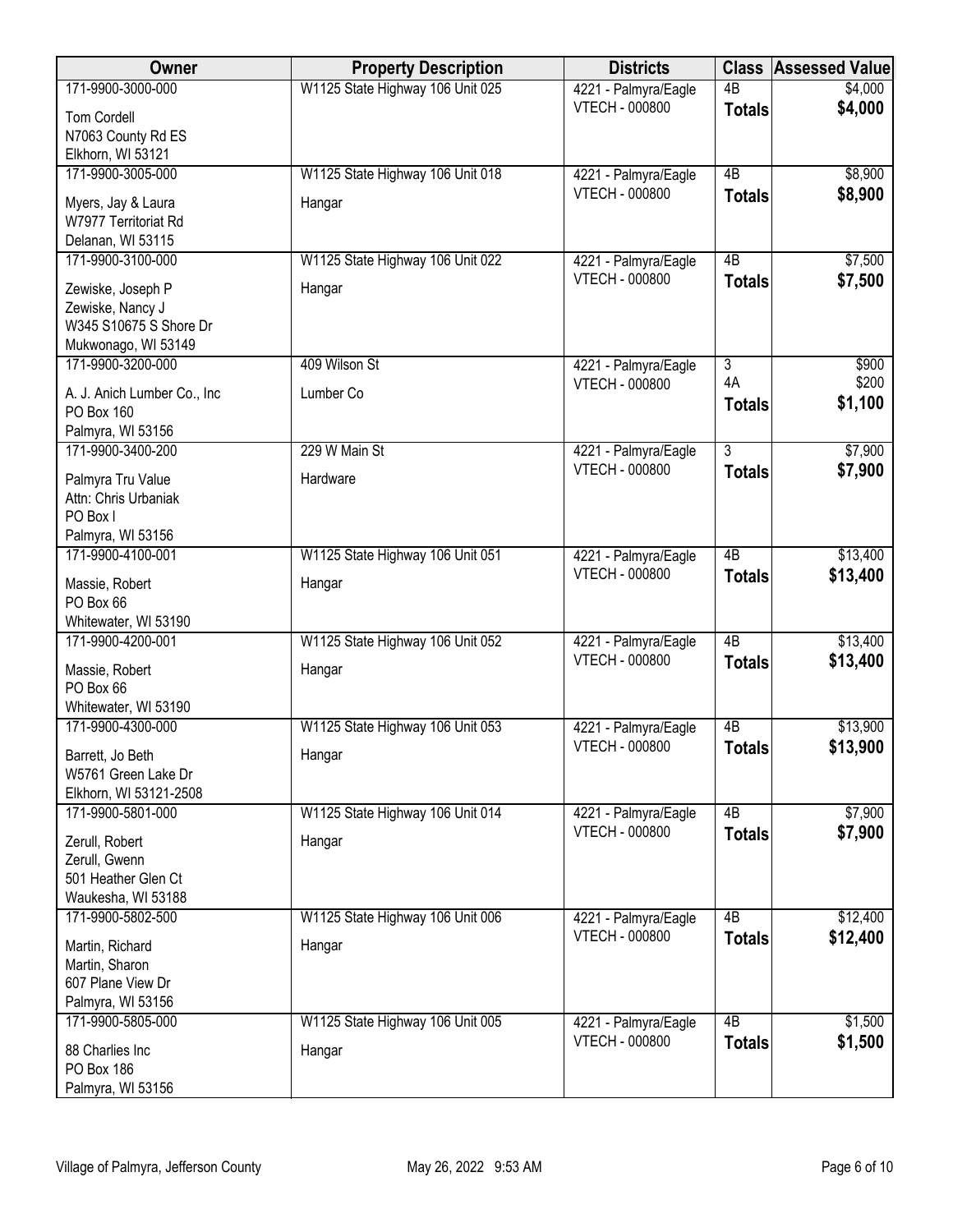| Owner                                                 | <b>Property Description</b>      | <b>Districts</b>                              | <b>Class</b>    | <b>Assessed Value</b> |
|-------------------------------------------------------|----------------------------------|-----------------------------------------------|-----------------|-----------------------|
| 171-9900-5807-000                                     | W1125 State Highway 106 Unit 019 | 4221 - Palmyra/Eagle                          | $\overline{AB}$ | \$2,400               |
| 88 Charles Inc                                        | Hangar                           | VTECH - 000800                                | <b>Totals</b>   | \$2,400               |
| <b>PO Box 186</b>                                     |                                  |                                               |                 |                       |
| Palmyra, WI 53156<br>171-9900-5810-000                |                                  |                                               | 4B              | \$12,400              |
|                                                       | W1125 State Highway 106 Unit 066 | 4221 - Palmyra/Eagle<br><b>VTECH - 000800</b> | <b>Totals</b>   | \$12,400              |
| Van Den Heuvel, Grant                                 | Hangar                           |                                               |                 |                       |
| 37015 Lower Lake Rd<br>Oconomowoc, WI 53066           |                                  |                                               |                 |                       |
| 171-9900-5817-000                                     | W1125 State Highway 106 Unit 068 | 4221 - Palmyra/Eagle                          | 4B              | \$12,400              |
| 88 Charles Inc                                        | Hangar                           | <b>VTECH - 000800</b>                         | <b>Totals</b>   | \$12,400              |
| <b>PO Box 186</b>                                     |                                  |                                               |                 |                       |
| Palmyra, WI 53156                                     |                                  |                                               |                 |                       |
| 171-9900-5818-000                                     | W1125 State Highway 106 Unit 065 | 4221 - Palmyra/Eagle                          | 4B              | \$12,400              |
| Rosman, Michael J                                     | Hangar                           | <b>VTECH - 000800</b>                         | <b>Totals</b>   | \$12,400              |
| Rosman, Stacy J                                       |                                  |                                               |                 |                       |
| S108 W34705 Jacks Bay Rd                              |                                  |                                               |                 |                       |
| Mukwonago, WI 53149<br>171-9900-5820-000              |                                  |                                               | 4B              |                       |
|                                                       | W1125 State Highway 106 Unit 063 | 4221 - Palmyra/Eagle<br><b>VTECH - 000800</b> | <b>Totals</b>   | \$12,400<br>\$12,400  |
| Hoefgen, David                                        | Hangar                           |                                               |                 |                       |
| PO Box 248<br>Dousman, WI 53118-0248                  |                                  |                                               |                 |                       |
| 171-9900-5827-000                                     | W1125 State Highway 106 Unit 062 | 4221 - Palmyra/Eagle                          | 4B              | \$12,400              |
| Lathrop, Chris                                        | Hangar                           | <b>VTECH - 000800</b>                         | <b>Totals</b>   | \$12,400              |
| Lathrop, Christina M                                  |                                  |                                               |                 |                       |
| 115 Mill Rd                                           |                                  |                                               |                 |                       |
| Palmyra, WI 53156                                     |                                  |                                               |                 |                       |
| 171-9900-6300-000                                     | 111 E Main St                    | 4221 - Palmyra/Eagle                          | $\overline{3}$  | \$1,900               |
| Pitney Bowes Global Financial Svcs, LL                | Leasing                          | VTECH - 000800                                | <b>Totals</b>   | \$1,900               |
| 5310 Cypress Center Dr                                |                                  |                                               |                 |                       |
| Tampa, FL 33609<br>171-9900-7100-000                  | 606 Powers St                    | 4221 - Palmyra/Eagle                          | $\overline{3}$  | \$100                 |
|                                                       |                                  | <b>VTECH - 000800</b>                         | 4A              | \$900                 |
| Deb Ball Insurance<br>PO Box 273                      | Insurance                        |                                               | <b>Totals</b>   | \$1,000               |
| Palmyra, WI 53156-0273                                | <b>DOOMAGE ASSESSMENT</b>        |                                               |                 |                       |
| 171-9900-9800-000                                     | 102 N Second St                  | 4221 - Palmyra/Eagle                          | $\overline{3}$  | \$8,000               |
| Squidys 2 LLC                                         | Bar/Restaurant                   | <b>VTECH - 000800</b>                         | <b>Totals</b>   | \$8,000               |
| S109 W34780 Jacks Bay Rd                              | <b>DOOMAGE ASSESSMENT</b>        |                                               |                 |                       |
| Mukwonago, WI 53149-9505                              |                                  |                                               |                 |                       |
| 171-9900-9980-000                                     | (scattered)                      | 4221 - Palmyra/Eagle<br><b>VTECH - 000800</b> | 4A              | \$600                 |
| Amerigas Propane LP                                   | Commercial                       |                                               | <b>Totals</b>   | \$600                 |
| PO Box 798                                            |                                  |                                               |                 |                       |
| Valley Forge, PA 19482<br>171-9901-0100-000           | 209 Taft St                      | 4221 - Palmyra/Eagle                          | $\overline{3}$  | \$100                 |
|                                                       |                                  | <b>VTECH - 000800</b>                         | 4A              | \$800                 |
| Taft Square of Palmyra, LLC<br>W227 S6575 Isabella Ct | Tanning                          |                                               | <b>Totals</b>   | \$900                 |
| Waukesha, WI 53189                                    | <b>DOOMAGE ASSESSMENT</b>        |                                               |                 |                       |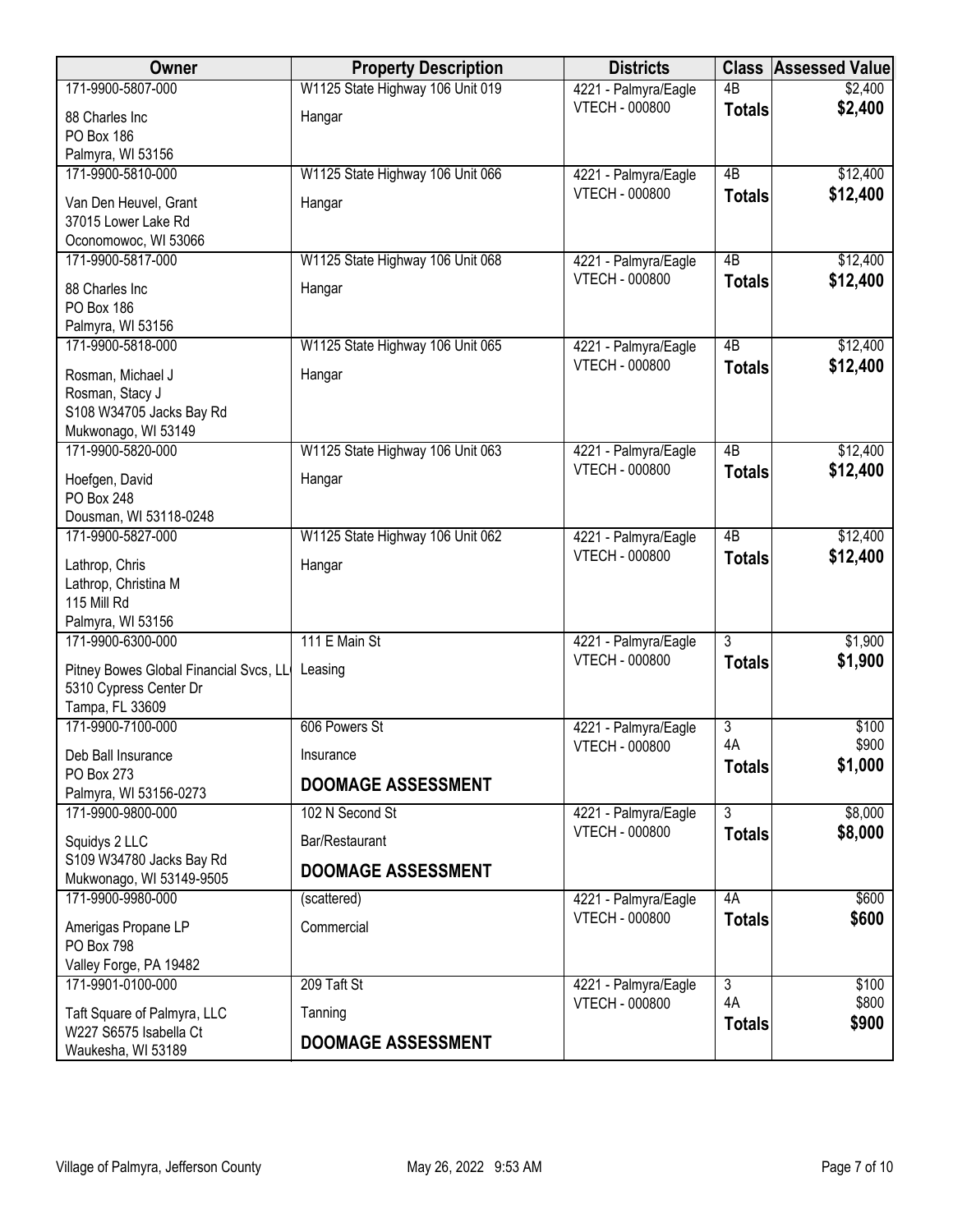| <b>Owner</b>                                             | <b>Property Description</b> | <b>Districts</b>                              |                | <b>Class Assessed Value</b> |
|----------------------------------------------------------|-----------------------------|-----------------------------------------------|----------------|-----------------------------|
| 171-9901-1000-000                                        | (scattered)                 | 4221 - Palmyra/Eagle                          | 3              | \$2,000                     |
| <b>DIRECTV</b>                                           | Satellite TV                | <b>VTECH - 000800</b>                         | <b>Totals</b>  | \$2,000                     |
| Attn: Kroll LLC                                          |                             |                                               |                |                             |
| PO Box 2789<br>Addison, TX 75001                         |                             |                                               |                |                             |
| 171-9901-1800-000                                        | 320 W Main St               | 4221 - Palmyra/Eagle                          | 3              | \$2,400                     |
| Gibson Family Funeral Homes Inc                          | <b>Funeral Services</b>     | <b>VTECH - 000800</b>                         | 4A             | \$1,400                     |
| Attn: Oliver Gibson                                      | <b>DOOMAGE ASSESSMENT</b>   |                                               | <b>Totals</b>  | \$3,800                     |
| PO Box 404                                               |                             |                                               |                |                             |
| Palmyra, WI 53156<br>171-9901-2300-000                   | 123 W Main St               | 4221 - Palmyra/Eagle                          | 4A             | \$2,000                     |
|                                                          |                             | <b>VTECH - 000800</b>                         | <b>Totals</b>  | \$2,000                     |
| Ahmedi, Sehfadin<br>d.b.a. Main Street Family Restaurant | Restaurant                  |                                               |                |                             |
| Attn: Sehfadin Ahmedi                                    | <b>DOOMAGE ASSESSMENT</b>   |                                               |                |                             |
| PO Box 174                                               |                             |                                               |                |                             |
| Palmyra, WI 53156-0174<br>171-9901-3100-000              | 111 E Main St               | 4221 - Palmyra/Eagle                          | $\overline{3}$ | \$7,500                     |
| First Citizens State Bank - PSB                          | Banking                     | <b>VTECH - 000800</b>                         | <b>Totals</b>  | \$7,500                     |
| 207 W Main St                                            |                             |                                               |                |                             |
| Whitewater, WI 53190                                     | <b>DOOMAGE ASSESSMENT</b>   |                                               |                |                             |
| 171-9901-3503-000                                        | 200 W Main St               | 4221 - Palmyra/Eagle                          | $\overline{3}$ | \$700                       |
| Hot Rod Bar & Grill                                      | Bar & Grill                 | <b>VTECH - 000800</b>                         | <b>Totals</b>  | \$700                       |
| Attn: Gary Kahn<br>200 W Main St                         | <b>DOOMAGE ASSESSMENT</b>   |                                               |                |                             |
| PO Box 301                                               |                             |                                               |                |                             |
| Palmyra, WI 53156                                        |                             |                                               |                |                             |
| 171-9901-3507-000                                        | 114 W Main St               | 4221 - Palmyra/Eagle<br><b>VTECH - 000800</b> | 4A             | \$800                       |
| Temple Digital & Computer Help                           | Computer & Video            |                                               | <b>Totals</b>  | \$800                       |
| Attn: Mike Temple<br>326 Violet St                       | <b>DOOMAGE ASSESSMENT</b>   |                                               |                |                             |
| Palmyra, WI 53156                                        |                             |                                               |                |                             |
| 171-9901-3511-000                                        | 714 S Third St              | 4221 - Palmyra/Eagle                          | 4A             | \$300                       |
| <b>Mehring Properties</b>                                | <b>Apartment Rentals</b>    | <b>VTECH - 000800</b>                         | <b>Totals</b>  | \$300                       |
| Attn: John & Michelle Mehring                            | <b>DOOMAGE ASSESSMENT</b>   |                                               |                |                             |
| 714 S Third St<br>Palmyra, WI 53156                      |                             |                                               |                |                             |
| 171-9901-3518-000                                        | 118 W Main St               | 4221 - Palmyra/Eagle                          | $\overline{3}$ | \$100                       |
| Doghouse Liquors                                         | Liquor Store                | <b>VTECH - 000800</b>                         | <b>Totals</b>  | \$100                       |
| Attn: Roxanne Brown                                      | <b>DOOMAGE ASSESSMENT</b>   |                                               |                |                             |
| W1149 Island Rd<br>Palmyra, WI 53156                     |                             |                                               |                |                             |
| 171-9901-3519-000                                        | 311 Taft St                 | 4221 - Palmyra/Eagle                          | $\overline{3}$ | \$1,300                     |
| Lovell Sales Inc                                         | Sales & Service             | <b>VTECH - 000800</b>                         | 4A             | \$300                       |
| Attn: Denise Lovell, VP                                  |                             |                                               | <b>Totals</b>  | \$1,600                     |
| W5549 Young Rd                                           |                             |                                               |                |                             |
| Eagle, WI 53119-1911<br>171-9901-3521-000                | 209 Taft St                 | 4221 - Palmyra/Eagle                          | $\overline{3}$ | $\overline{60}$             |
|                                                          |                             | <b>VTECH - 000800</b>                         | 4A             | \$400                       |
| Taft Square of Palmyra, LLC<br>W227 S6575 Isabella Ct    | Tanning                     |                                               | <b>Totals</b>  | \$400                       |
| Waukesha, WI 53189                                       | <b>DOOMAGE ASSESSMENT</b>   |                                               |                |                             |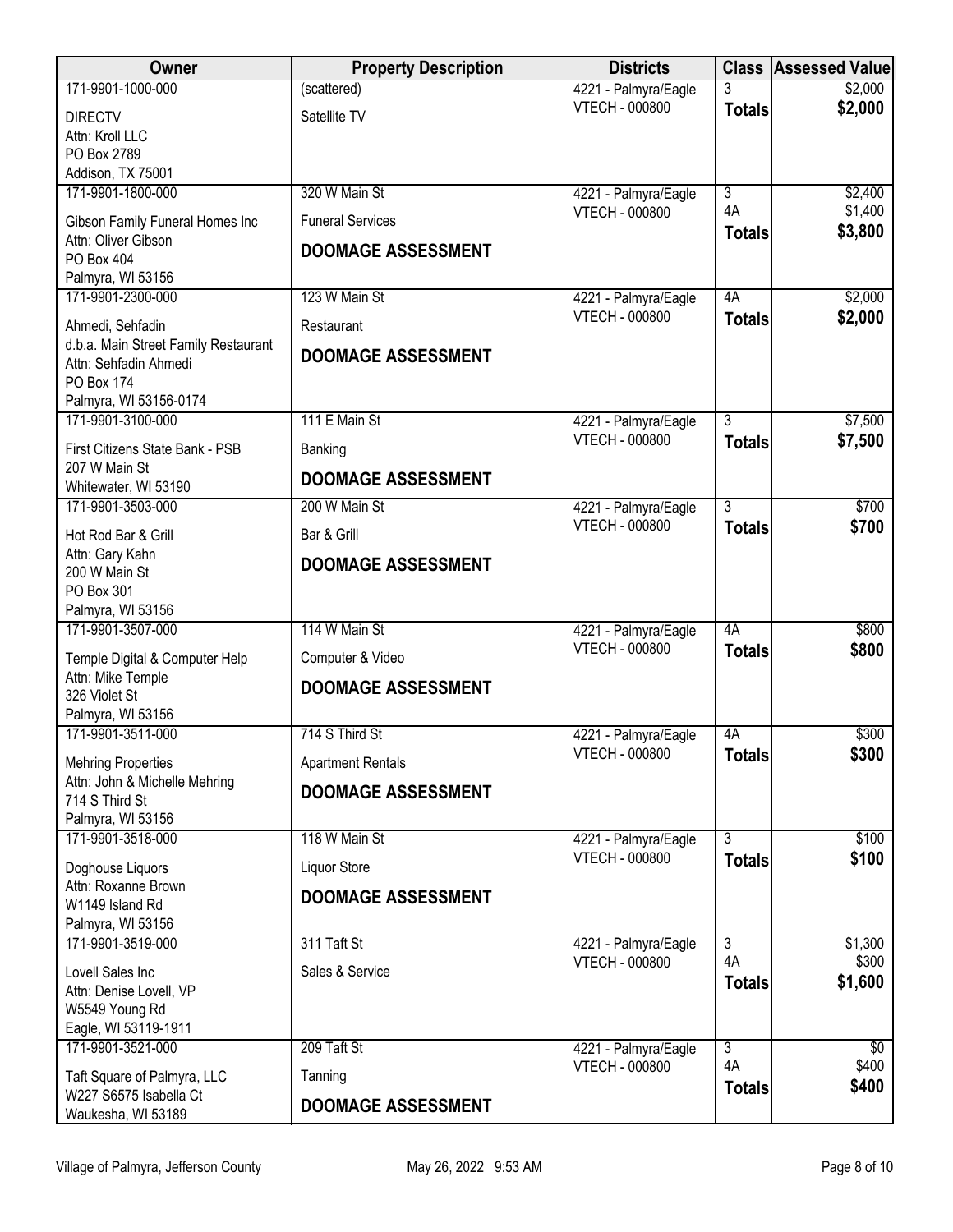| Owner                                                  | <b>Property Description</b> | <b>Districts</b>                              | <b>Class</b>   | <b>Assessed Value</b> |
|--------------------------------------------------------|-----------------------------|-----------------------------------------------|----------------|-----------------------|
| 171-9901-3522-000                                      | 400 Industrial Blvd         | 4221 - Palmyra/Eagle                          |                | \$100                 |
| Johnson Controls Security Solutions LLO<br>PO Box 5006 | <b>Security Services</b>    | <b>VTECH - 000800</b>                         | <b>Totals</b>  | \$100                 |
| Boca Raton, FL 33431-0806                              |                             |                                               |                |                       |
| 171-9901-3526-000                                      | 162 E Main St               | 4221 - Palmyra/Eagle<br><b>VTECH - 000800</b> | 3              | \$5,500               |
| Lower Spring Lake BP                                   | C-Store                     |                                               | <b>Totals</b>  | \$5,500               |
| Attn: Virenda Verma                                    | <b>DOOMAGE ASSESSMENT</b>   |                                               |                |                       |
| 16225 Cumberland Trl<br>Brookfield, WI 53005           |                             |                                               |                |                       |
| 171-9901-3532-000                                      | 119 Mill Rd                 | 4221 - Palmyra/Eagle                          | 3              | \$4,800               |
|                                                        |                             | <b>VTECH - 000800</b>                         | 4A             | \$100                 |
| Childhood Autism Therapies LLC<br>PO Box 192           | In Home Behavior Therapy    |                                               | <b>Totals</b>  | \$4,900               |
| N1563 Cty Rd H                                         |                             |                                               |                |                       |
| Palmyra, WI 53156-9738                                 |                             |                                               |                |                       |
| 171-9901-3533-000                                      | 162 E Main St               | 4221 - Palmyra/Eagle                          | $\overline{3}$ | \$20,500              |
| K&D Auto Repair LLC                                    | Auto Repair                 | <b>VTECH - 000800</b>                         | 4A             | \$3,400               |
| Attn: Don Holderfield/Keith Worthing                   |                             |                                               | <b>Totals</b>  | \$23,900              |
| 162 E Main St                                          |                             |                                               |                |                       |
| Palmyra, WI 53156-9330<br>171-9901-3535-000            | 124 W Main St               |                                               | $\overline{3}$ | \$2,100               |
|                                                        |                             | 4221 - Palmyra/Eagle<br><b>VTECH - 000800</b> | <b>Totals</b>  | \$2,100               |
| Dita Belle Hair Salon                                  | Salon                       |                                               |                |                       |
| Attn: Dana Millis<br>429 Anemone St                    | <b>DOOMAGE ASSESSMENT</b>   |                                               |                |                       |
| Palmyra, WI 53156                                      |                             |                                               |                |                       |
| 171-9901-3536-000                                      | 700 S Third St              | 4221 - Palmyra/Eagle                          | $\overline{3}$ | \$1,900               |
| Freson Bussiness Group, Inc                            | Install/Repair/Remove Piers | <b>VTECH - 000800</b>                         | 4A             | \$100                 |
| d.b.a. Lakeshore Pier Service                          |                             |                                               | <b>Totals</b>  | \$2,000               |
| 700 S 3rd St                                           |                             |                                               |                |                       |
| Palmyra, WI 53156<br>171-9901-3541-000                 | 111 N Third St              |                                               | $\overline{3}$ | \$200                 |
|                                                        |                             | 4221 - Palmyra/Eagle<br><b>VTECH - 000800</b> | <b>Totals</b>  | \$200                 |
| Grayhawk Leasing LLC                                   | Leasing                     |                                               |                |                       |
| 1412 Main St Ste 1500<br>Dallas, TX 75202              |                             |                                               |                |                       |
| 171-9901-3546-000                                      | 202 N Second St             | 4221 - Palmyra/Eagle                          | $\overline{3}$ | \$400                 |
| <b>Toepfer Security Corp</b>                           | Sales & Service             | <b>VTECH - 000800</b>                         | 4A             | \$0                   |
| Attn: Ronald Lund Jr                                   |                             |                                               | <b>Totals</b>  | \$400                 |
| 2215 Corporate Dr                                      |                             |                                               |                |                       |
| Waukesha, WI 53189                                     |                             |                                               |                |                       |
| 171-9901-3548-000                                      | 227 S Third St              | 4221 - Palmyra/Eagle                          | $\overline{3}$ | \$1,200               |
| Great Lakes Coca-Cola Distribution,                    | Wholesale                   | <b>VTECH - 000800</b>                         | <b>Totals</b>  | \$1,200               |
| L.L.C.                                                 |                             |                                               |                |                       |
| Attn: Accounts Payable<br>7400 N Oak Park Ave          |                             |                                               |                |                       |
| Niles, IL 60714                                        |                             |                                               |                |                       |
| 171-9901-3549-000                                      | 111 N Fourth St             | 4221 - Palmyra/Eagle                          | 3              | \$400                 |
| The Sprinkler Guys LLC                                 | Sales & Service             | <b>VTECH - 000800</b>                         | <b>Totals</b>  | \$400                 |
| S79 W35875 Timber Ct                                   |                             |                                               |                |                       |
| Eagle, WI 53119-0000                                   |                             |                                               |                |                       |